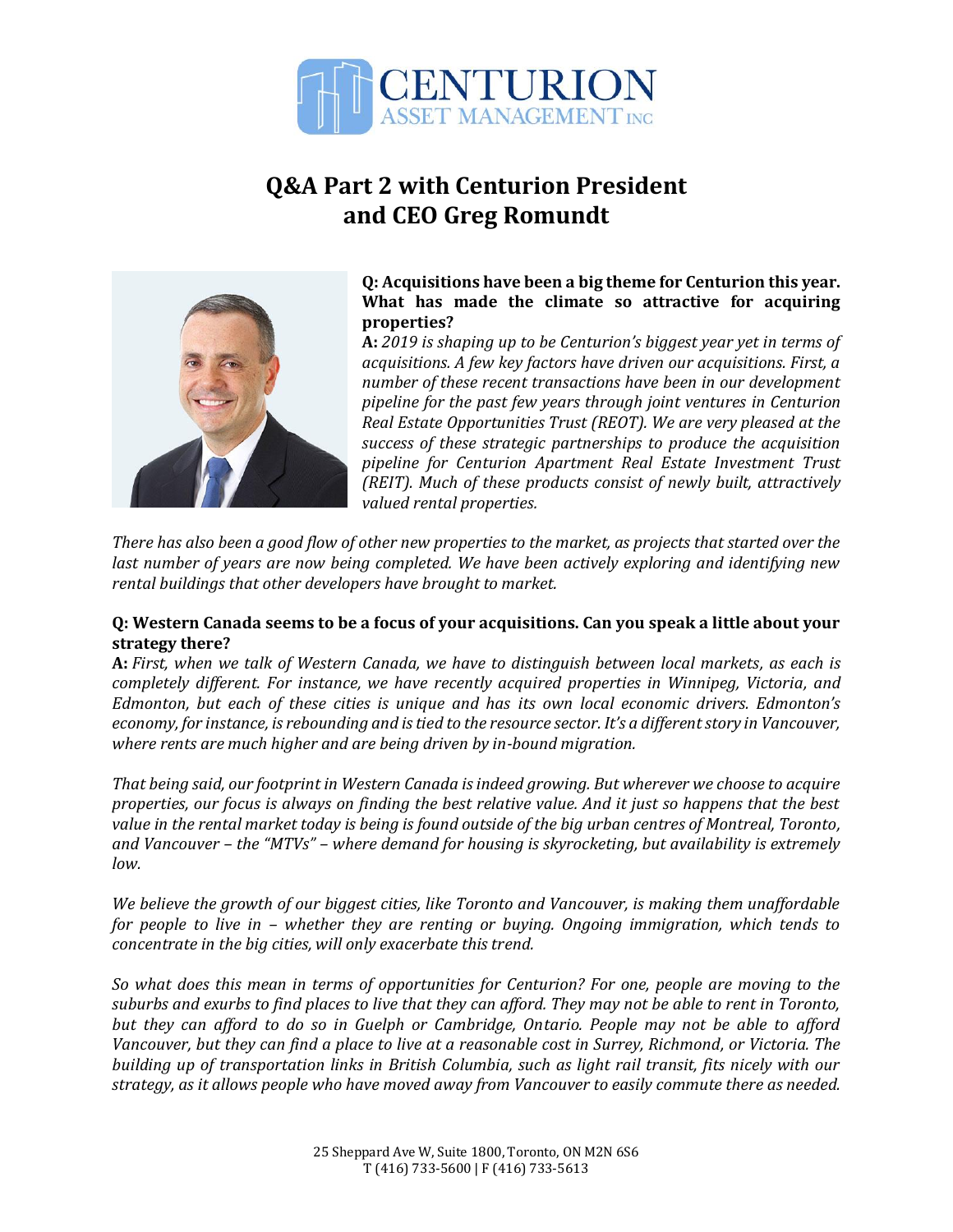

*So our strategy is to pursue opportunities in those areas where Centurion can buy reasonably priced properties that represent great relative value compared to the core urban markets of Toronto and Vancouver. Indeed, we are often able to purchase properties at half the cost per square foot in the suburbs and exurbs.*

*In contrast, the economics of building new rental properties in the big urban centres is a real challenge, as it's much more expensive to buy there and you're competing against condos for the same land.*

# **Q: The U.S. is another top destination for your acquisitions. Where in the U.S. are you finding the best value?**

**A:** *The U.S. is such a huge market, so instead of trying to navigate it ourselves, we have formed successful partnerships to help us identify attractive opportunities.* 

*A lot of the opportunities we're seeing today are in the U.S. Midwest. Interestingly, many technology companies and start-ups are moving to the Midwest, as Silicone Valley is becoming too expensive for tech startups to find office space and for tech workers to live in. And the area is home to a young and educated workforce.*

*So our strategy there is an urban strategy: target younger professionals who are starting their first or second jobs and who want to live in urban centres. To this end, we are identifying and purchasing highly amenitized rental buildings at great value that cater to the young professional demographic. The unit sizes in these buildings may be smaller, but they are places where people "sleep in their units, but live in the buildings."* 

*Another strategy we are employing in the United States is to target the southern states. These low-tax, employer-friendly states are seeing strong employment growth and in-bound migration, which are combining to create a need for rental housing. It is also inexpensive to build properties in the southern U.S., compared to say, Canada. The approvals process is quicker there, it's much easier to rezone properties and the weather is a big plus. Weather in Canada can play havoc with construction schedules, and there are the freeze-thaw cycles to contend with in winter and spring, all of which adds to construction costs. In the end, the fact that you can build properties so much quicker in the southern U.S. leads to a better return on your investment. And the strong demand for rental units only adds to the attractiveness of our U.S. properties.*

# **Q: Canadians seem tied to the notion of home ownership, while in the U.S. renting is seen as a viable alternative. Can you speak about these differences?**

**A:** *Canadians do seem tied to the idea of ownership, whether that's a condo or a house. I think close to 70% of Canadians are homeowners. For various reasons, the rental apartment industry in the U.S. is better developed than here. Partly that touches on factors described earlier – you can build new apartments quicker in the U.S. because of more relaxed zoning laws and approvals processes. Plus, the weather helps when you're in the southern states. Strong population growth and in-bound migration to where the employment growth is occurring is another socio-economic factor at play.*

*Another key factor is that after the financial crisis of 2008, there was a reduced propensity to own homes in the U.S., as lending institutions became much more conservative and people were scared of incurring additional debt. More people turned to renting, and this trend has continued to this day. Our financial system and housing sector held up much better after the financial crisis than it did in the States, and you can see this in the robust desire for home ownership here.*